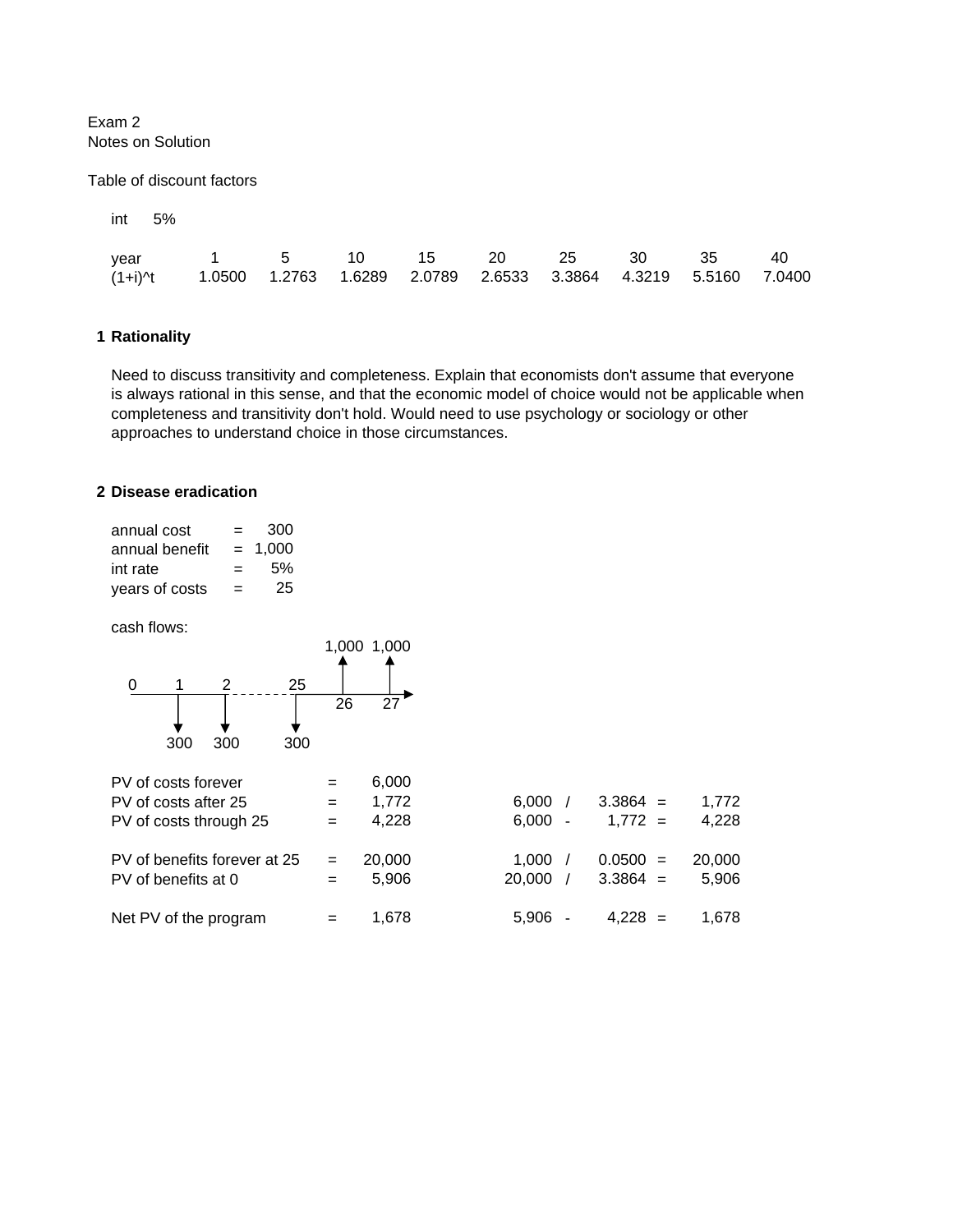#### **3 Democratic nomination**

| 3a Price of Dean security                      | $=$ | 0.44          |                                                  |  |                                           |  |
|------------------------------------------------|-----|---------------|--------------------------------------------------|--|-------------------------------------------|--|
| Payoff in state D<br>Payoff in state A         | $=$ | 1.00<br>0.00  | (Dean wins)<br>(Anyone else wins)                |  |                                           |  |
| Net payoff in state D<br>Net payoff in state A | $=$ | 0.56<br>-0.44 | (From 1 Dean security:<br>(From 1 Dean security: |  | $1 - 0.44 = 0.56$<br>$0 - 0.44 = -0.44$ ) |  |

3b Graph



A risk-neutral market would lead to actuarially fair pricing with EV=0. Therefore, the participants in the market must estimate that Dean's probability of winning is p=44%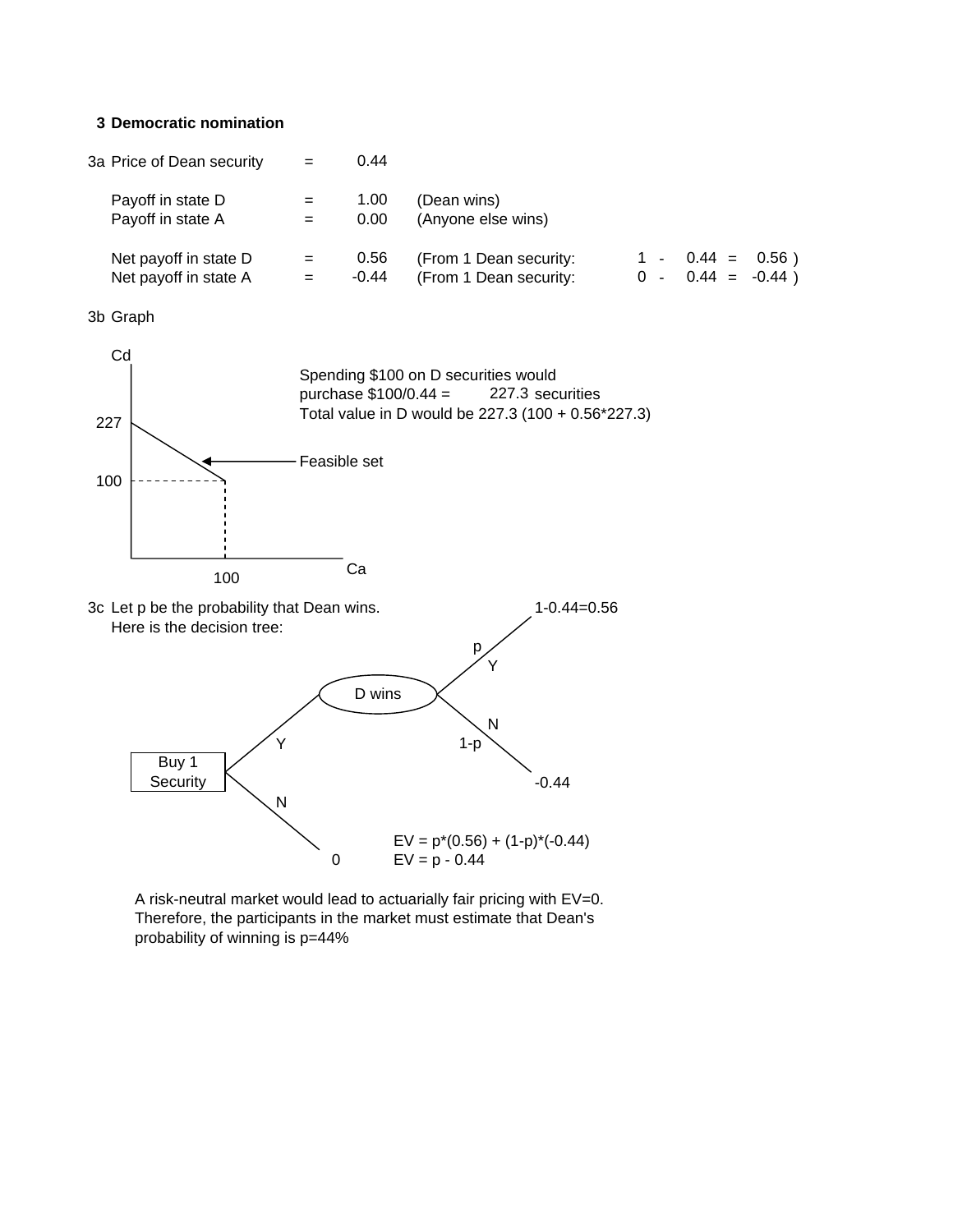## **4 Testing a brownfield**

 $prob$  contaminated  $=$ payoff if clean = payoff if contaminated  $=$ EV of developing  $= 0.5*(4)+0.5*(-10)$ EV of developing test is available for test finds contamination when present 50% of the time 0.1 50% 4 -10  $= -3$ 



Conditional prob that clean given a clean report:

| prob of receiving a clean report                            |          | $= 0.25 + 0.50 = 0.75$    |  |
|-------------------------------------------------------------|----------|---------------------------|--|
| prob clean and report says clean                            | $= 0.50$ |                           |  |
| conditional prob clean given report                         |          | $= 0.50$ / 0.75 $= 0.667$ |  |
| conditional prob DIRTY given report = $0.25 / 0.75 = 0.333$ |          |                           |  |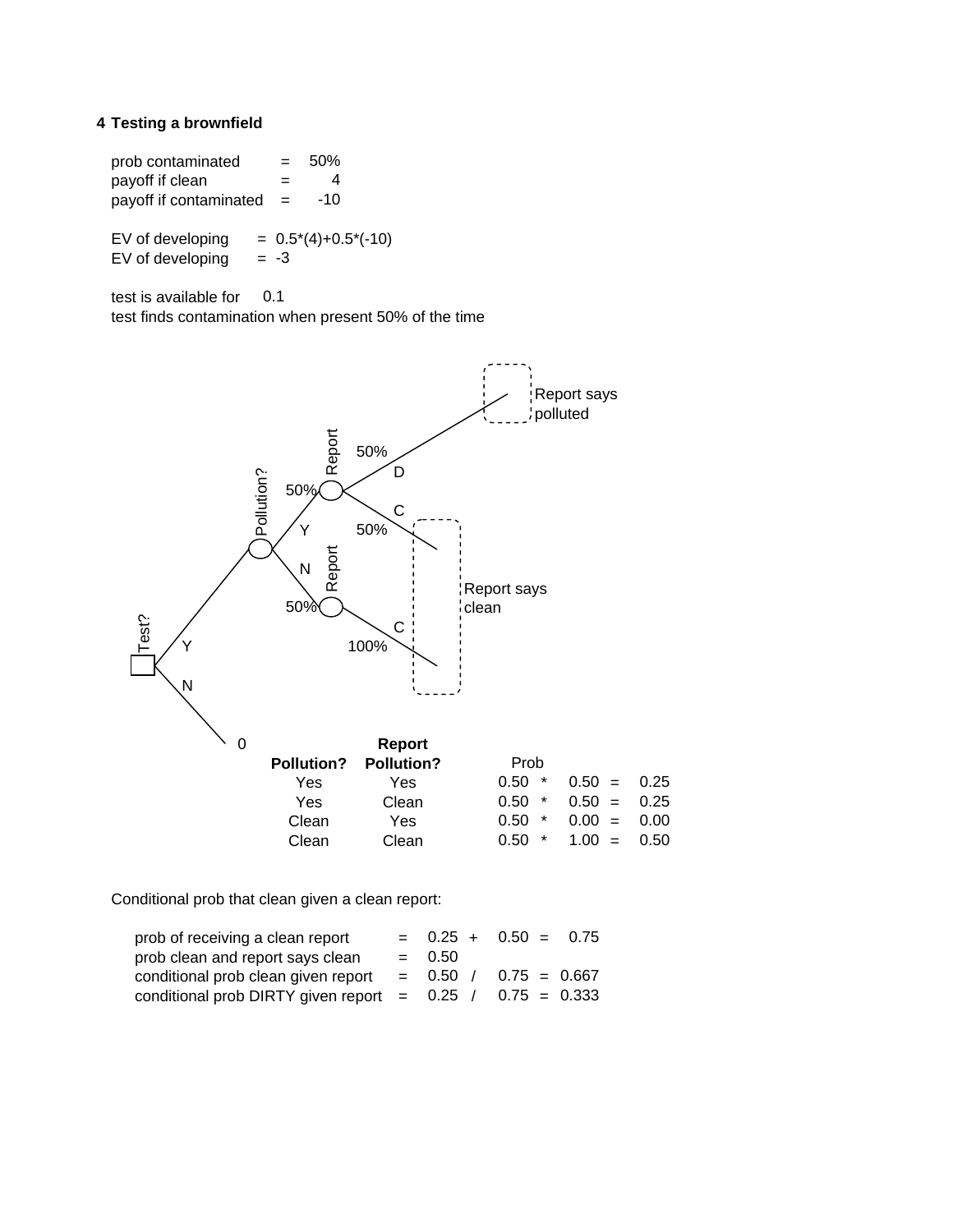EV of proceeding given the clean report:

EV =  $0.667$  \* 4 +  $0.333$  \* -10 - 0.1  $EV =$  $= 0.667$  \* 4 -0.77

EV of not proceeding given a clean report is It would be better not to develop the property. -0.1

Conditional probability of clean given a dirty report

| prob of receiving a dirty report                            |            | $= 0.25 + 0.00 = 0.25$ |  |
|-------------------------------------------------------------|------------|------------------------|--|
| prob clean and report says dirty                            | $= 0.00$   |                        |  |
| conditional prob clean given report                         | $= 0.00 /$ | $0.25 = 0.000$         |  |
| conditional prob DIRTY given report = $0.25 / 0.25 = 1.000$ |            |                        |  |

EV of proceeding given the dirty report:

 $EV = 0.000 * 4 + 1.000 * -10 - 0.1$  $EV$  $= -10.1$  $= 0.000 * 4$ 

Definitely don't want to proceed if the report was bad!

Rebuilding the tree:



EV of the test:

 $EV = 0.75 * -0.10 + 0.25 * -0.1$  $EV =$ -0.1

Don't buy the test. Wouldn't develop the land even if the test said it was clean. Chances are still too high that it is polluted.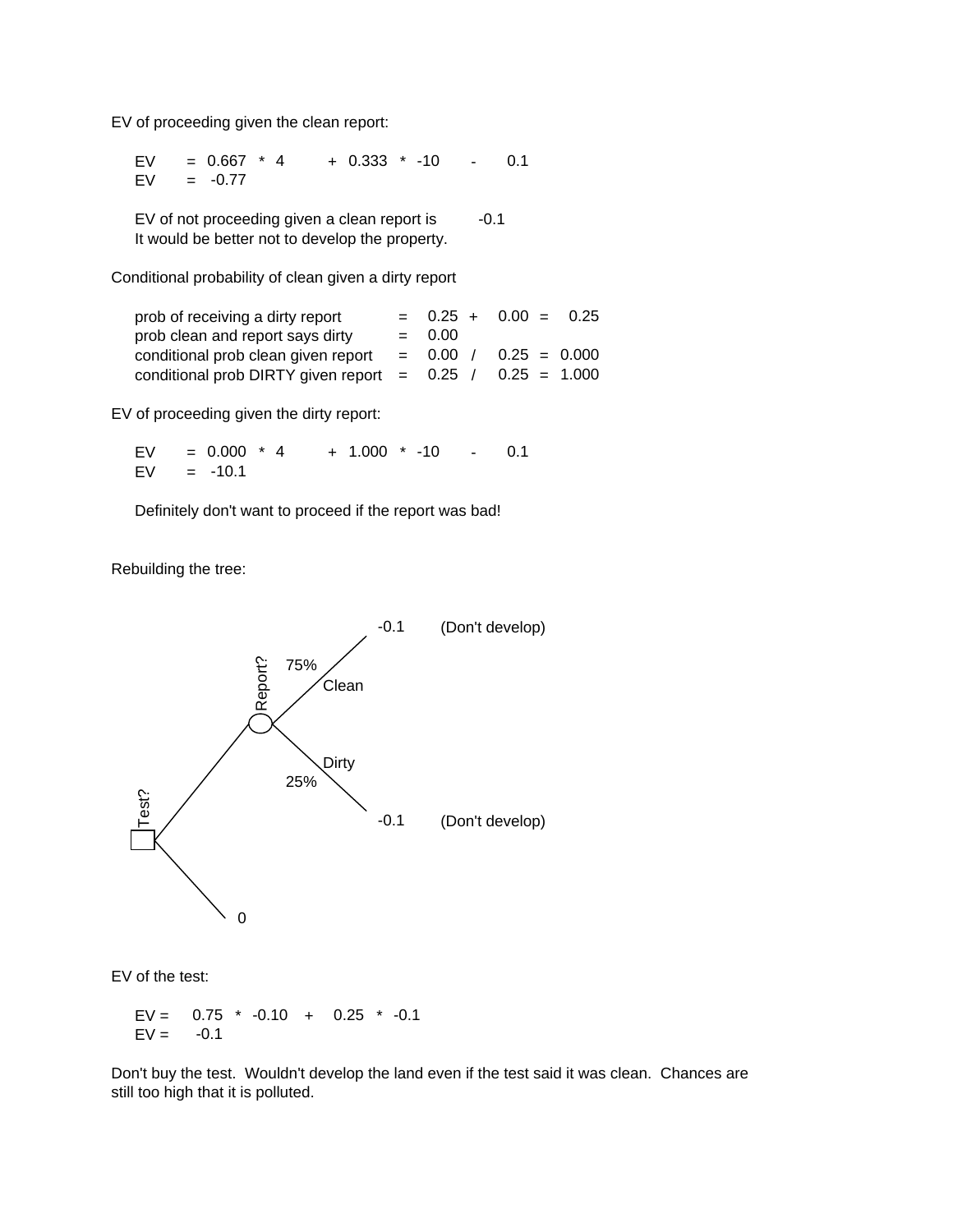# **Aside: What if you could test multiple times?**

This analysis was not part of the exam but is useful in thinking about how an imperfect test can be used in practice.

|                                |                 |         | <b>Prob After Test Number:</b> |       |       |       |              |     |
|--------------------------------|-----------------|---------|--------------------------------|-------|-------|-------|--------------|-----|
| site                           | report          | 0       |                                | 2     |       | 3     | Prob detect: | 50% |
| D                              | D               | 25%     | 17%                            | 10%   | 5.6%  |       |              |     |
| D                              | C               | 25%     | 17%                            | 10%   |       | 5.6%  |              |     |
| C                              | D               | $0\%$   | $0\%$                          | 0%    |       | $0\%$ |              |     |
| C                              | С               | 50%     | 67%                            | 80%   |       | 89%   |              |     |
| check:                         |                 | 100%    | 100%                           | 100%  |       | 100%  |              |     |
|                                | p report C      | 75.0%   |                                | 83.3% | 90.0% |       |              |     |
|                                | cond p D        | 33.3%   |                                | 20.0% | 11.1% |       |              |     |
|                                | cond p C        | 66.7%   |                                | 80.0% | 88.9% |       |              |     |
|                                | p report D      | 25.0%   |                                | 16.7% | 10.0% |       |              |     |
|                                | cost of testing | 0.1     |                                | 0.2   | 0.3   |       |              |     |
| EV of develop<br>when report C |                 | $-0.77$ |                                | 1.00  | 2.14  |       |              |     |